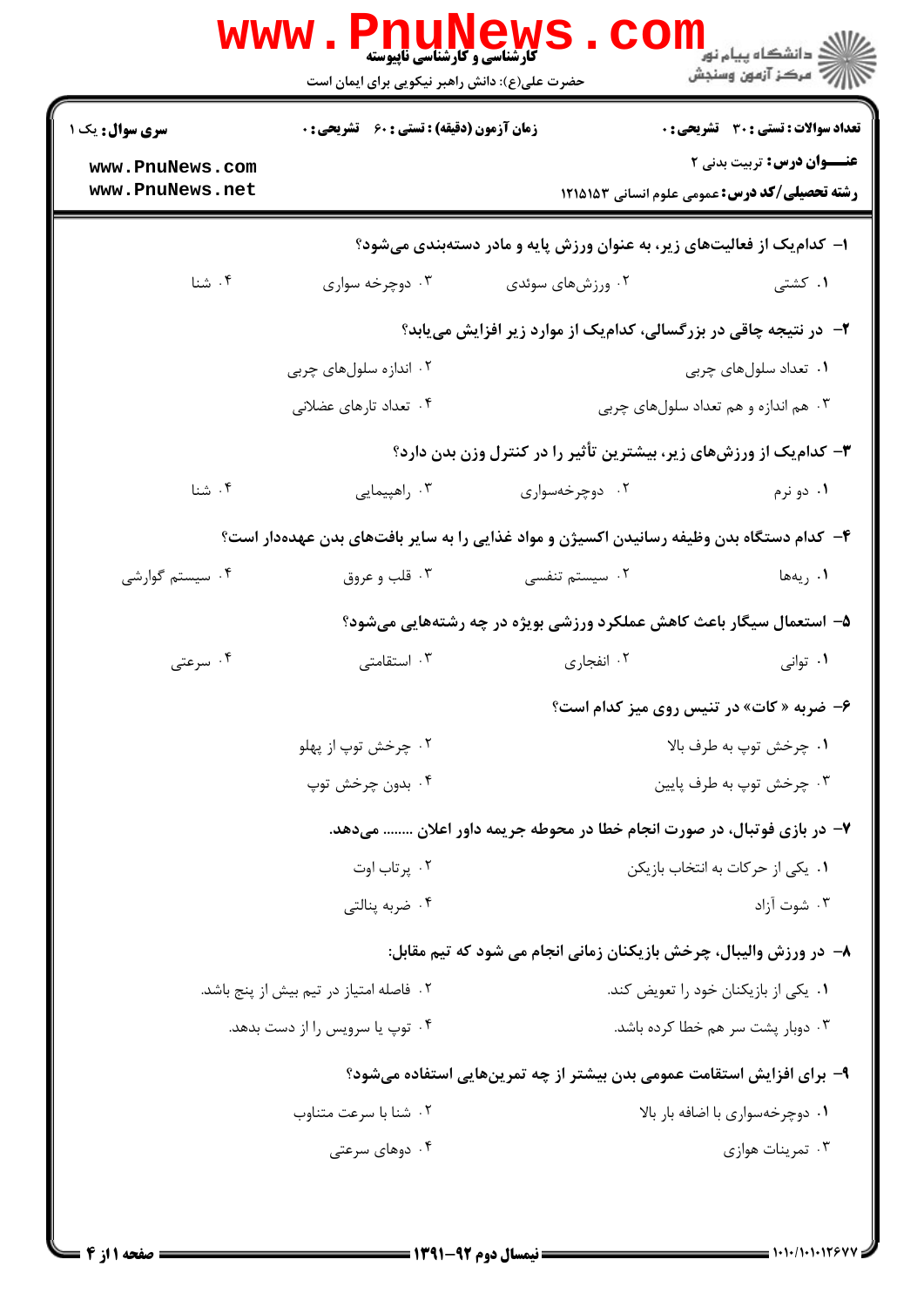|                        | <b>www.PnuNews</b><br><b>گارشناسی و کارشناسی ناپیوسته</b>       |                     | الان دانشگاه پيام نور <mark>- -</mark><br>الان مرکز آزمون وسنجش                                                  |  |  |  |
|------------------------|-----------------------------------------------------------------|---------------------|------------------------------------------------------------------------------------------------------------------|--|--|--|
|                        | حضرت علی(ع): دانش راهبر نیکویی برای ایمان است                   |                     |                                                                                                                  |  |  |  |
| <b>سری سوال : ۱ یک</b> | زمان آزمون (دقیقه) : تستی : 60 ٪ تشریحی : 0                     |                     | <b>تعداد سوالات : تستی : 30 ٪ تشریحی : 0</b>                                                                     |  |  |  |
| www.PnuNews.com        |                                                                 |                     | <b>عنـــوان درس:</b> تربیت بدنی ۲                                                                                |  |  |  |
| www.PnuNews.net        |                                                                 |                     | <b>رشته تحصیلی/کد درس:</b> عمومی علوم انسانی ۱۲۱۵۱۵۳                                                             |  |  |  |
|                        |                                                                 |                     | ∙۱− مردان در چه سنی بیشتر مستعد چاق شدن هستند؟                                                                   |  |  |  |
|                        | ۰۲ در سنین ۲۵ تا ۴۵ سالگی                                       |                     | ۰۱ در سن زیر ۲۰ سال                                                                                              |  |  |  |
|                        | ۰۴ در سن بالاتر از ۴۰ سال                                       |                     | ۰۳ در سنین ۳۰ تا ۳۵ سالگی                                                                                        |  |  |  |
|                        |                                                                 |                     | 1۱– کدام یک از رشتههای زیر، جزء منابع تربیت بدنی نمیباشد؟                                                        |  |  |  |
| ۰۴ رياضيات             | ۰۳ فیزیولوژی                                                    | ۰۲ زیستشناسی        | ۰۱ روانشناسی                                                                                                     |  |  |  |
|                        |                                                                 |                     | ۱۲- در فوتبال، حرکت توپ که همراه بازیکن با ضربات آهسته و متوالی انجام میشود، کدام است؟                           |  |  |  |
| ۰۴ پاس دادن            | ۰۳ دریبل                                                        | ۰۲ شوت زدن          | ۱. هد زدن                                                                                                        |  |  |  |
|                        |                                                                 |                     | ۱۳- رشد و توسعه بعد اجتماعی انسان در محیطهای سالم ورزشی صحه بر  اجتماعی تربیت بدنی میگذارد.                      |  |  |  |
| ۰۴ قبول مسئوليت        | ۰۳ تقویت ارزشهای                                                | ۲. قدرت سازندگی     | ٠١ مباني رواني                                                                                                   |  |  |  |
|                        |                                                                 |                     | <b>۱۴</b> - کدامیک از درصدهای چربی زیر در زنان نشانه چاقی است؟                                                   |  |  |  |
| 7.71.7                 | 7.70.7                                                          | 7.777.7             | $7.5 - 1$                                                                                                        |  |  |  |
|                        |                                                                 |                     | <b>۱۵</b> - برای کاهش وزن بدن و یا چربی اضافی، کدام یک از روشهای زیر مناسبترین روش میباشند؟                      |  |  |  |
|                        | ۰۲ تمرینات ورزشی در آب                                          | ۰۱ رژیم غذایی       |                                                                                                                  |  |  |  |
|                        | ۰۴ رژیم غذایی همراه با تمرینات ورزشی                            | ۰۳ ورزش درمانی      |                                                                                                                  |  |  |  |
|                        |                                                                 |                     | ۱۶- کدام یک از دفاع های زیر در والیبال، به صورت دونفره انجام می شود؟                                             |  |  |  |
|                        | ٢. دفاع قسمت جلوى زمين                                          |                     | ۰۱ دفاع در زمین                                                                                                  |  |  |  |
|                        | ۰۴ دفاع قسمت عقب زمین                                           |                     | ۰۳ دفاع روی تور                                                                                                  |  |  |  |
|                        |                                                                 |                     | ۱۷- انجام حرکات کششی در چه مرحله ای حکم ماساژ عضلات را دارد؟                                                     |  |  |  |
| ۰۴ سرد کردن            | ۰۳ گرم کردن                                                     | ۰۲ استراحت شب هنگام | ۰۱ مرحله اصلی کار                                                                                                |  |  |  |
|                        |                                                                 |                     |                                                                                                                  |  |  |  |
| ۰۴ شنا                 |                                                                 |                     | 18- کدام یک از ورزش های زیر، یکی از ورزشهای پایه بوده و از سال های ابتدای کودکی تا پیری می توان آن را انجام داد؟ |  |  |  |
|                        | ۰۳ ژیمناستیک                                                    | ۰۲ فوتبال           | ٠١ واليبال                                                                                                       |  |  |  |
|                        | ۱۹– کدام گزینه در مورد عوامل موثر بر تغییرات فشار خون صحیح است؟ |                     |                                                                                                                  |  |  |  |
|                        | ۰۲ سن و جنس                                                     |                     | ۰۱ سن و خواب                                                                                                     |  |  |  |
|                        | ۰۴ خواب و وضعیت بدنی                                            |                     | ۰۳ جنس و خواب                                                                                                    |  |  |  |
|                        |                                                                 |                     |                                                                                                                  |  |  |  |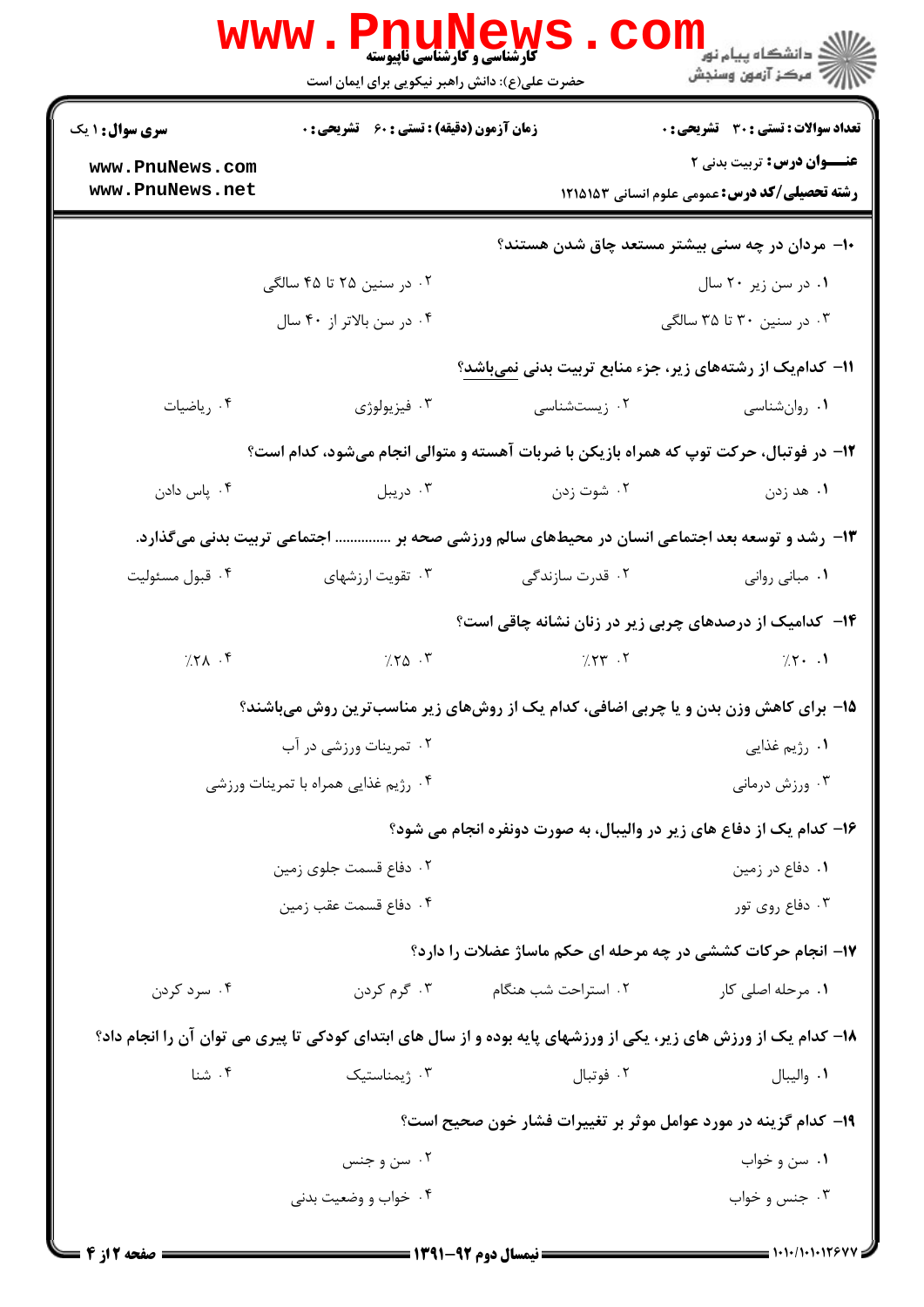|                                    | <b>گارشناسی و کارشناسی ناپیوسته</b><br>حضرت علی(ع): دانش راهبر نیکویی برای ایمان است |                                      | دانشکاه پیام نور<br>ا∛ مرکز آزمون وسنجش                                                       |  |  |
|------------------------------------|--------------------------------------------------------------------------------------|--------------------------------------|-----------------------------------------------------------------------------------------------|--|--|
|                                    | <b>زمان آزمون (دقیقه) : تستی : 60 ٪ تشریحی : 0</b>                                   |                                      | <b>تعداد سوالات : تستي : 30 ٪ تشريحي : 0</b>                                                  |  |  |
| www.PnuNews.com<br>www.PnuNews.net |                                                                                      |                                      | <b>عنـــوان درس:</b> تربیت بدنی ۲<br><b>رشته تحصیلی/کد درس:</b> عمومی علوم انسانی ۱۲۱۵۱۵۳     |  |  |
|                                    |                                                                                      |                                      | ۲۰- سرویس والیبال در کدام نقطه زده می شود؟                                                    |  |  |
|                                    | ۰۲ وسط خط عقب زمین و روی خط انتهایی                                                  |                                      | ۰۱ قسمت راست و عقب زمین و خارج از خط انتهایی                                                  |  |  |
|                                    | ۰۴ قسمت چپ و عقب زمین و روی خط انتهایی                                               |                                      | ۰۳ قسمت چپ و عقب زمین و خارج از خط انتهایی                                                    |  |  |
|                                    |                                                                                      |                                      | <b>ا۲</b> – ضربه آبشار در واليبال غالباً با كدام نقطه دست زده مي شود؟                         |  |  |
|                                    | ۰۲ مشت                                                                               |                                      | ۰۱ ساعد                                                                                       |  |  |
|                                    | ۰۴ انگشتان و سینه دست                                                                |                                      | ۰۳ کف و پاشنه دست                                                                             |  |  |
|                                    |                                                                                      |                                      | ۲۲– کدام یک از موارد زیر، جزء اهداف گرم کردن بدن قبل از تمرین می باشند؟                       |  |  |
|                                    | ۰۲ افزایش انعطاف بدن                                                                 |                                      | ٠١. افزايش ضربان قلب                                                                          |  |  |
|                                    | ۰۴ هر سه مورد فوق                                                                    | ٠٣ ايجاد درجه حرارت مناسب براى تمرين |                                                                                               |  |  |
|                                    |                                                                                      |                                      | ۲۳– در بازیهای رسمی بسکتبال، کدام پاس بیشتر توسط افراد قد بلند استفاده می شود؟                |  |  |
|                                    | ۰۲ پاس سینه دو دست                                                                   |                                      | ۰۱ پاس زمینی                                                                                  |  |  |
|                                    | ۰۴ پاس هوک                                                                           |                                      | ۰۳ پاس دو دست بالای سر                                                                        |  |  |
|                                    |                                                                                      |                                      | ۲۴- پرتاب آزاد در بسکتبال چند امتیاز دارد؟                                                    |  |  |
|                                    | ۰۲ دو امتياز                                                                         |                                      | ۰۱ یک امتیاز                                                                                  |  |  |
|                                    | ۰۴ به تشخیص داور آزاد است.                                                           |                                      | ۰۳ امتياز ندارد                                                                               |  |  |
|                                    |                                                                                      |                                      | ۲۵– ارتفاع تور والیبال برای آقایان چقدر می باشد؟                                              |  |  |
|                                    | ۲. ۲/۳۶ متر                                                                          | ۲. ۲/۳۴ متر                          | ۰۱ ۲/۲۴ متر                                                                                   |  |  |
|                                    |                                                                                      |                                      | ۲۶- کدام یک از موارد زیر، بیشترین مقاومت را برای ایجاد انعطاف مناسب به وجود می آورد؟          |  |  |
|                                    | ۰۳ تاندون                                                                            | ۰۲ کپسول مفصلی                       | ۰۱ لیگامنت                                                                                    |  |  |
|                                    |                                                                                      |                                      | <b>۲۷</b> - توصیه شده است در یک برنامه کاهش وزن، حدود چند کیلوگرم ر یک هفته از وزن کاسته شود؟ |  |  |
|                                    | ۰۳ دو کیلوگرم                                                                        | ۲. یک کیلوگرم                        | ۰۱ نیم کیلوگرم                                                                                |  |  |
|                                    |                                                                                      |                                      | ۲۸- با کدام یک از آزمون های زیر، چابکی بدن را می سنجند؟                                       |  |  |
|                                    | ۰۳ دوی رفت و برگشت                                                                   | ۰۲ دو سرعت ۴۵ متر                    | ۰۱ پرش طول جفتی                                                                               |  |  |